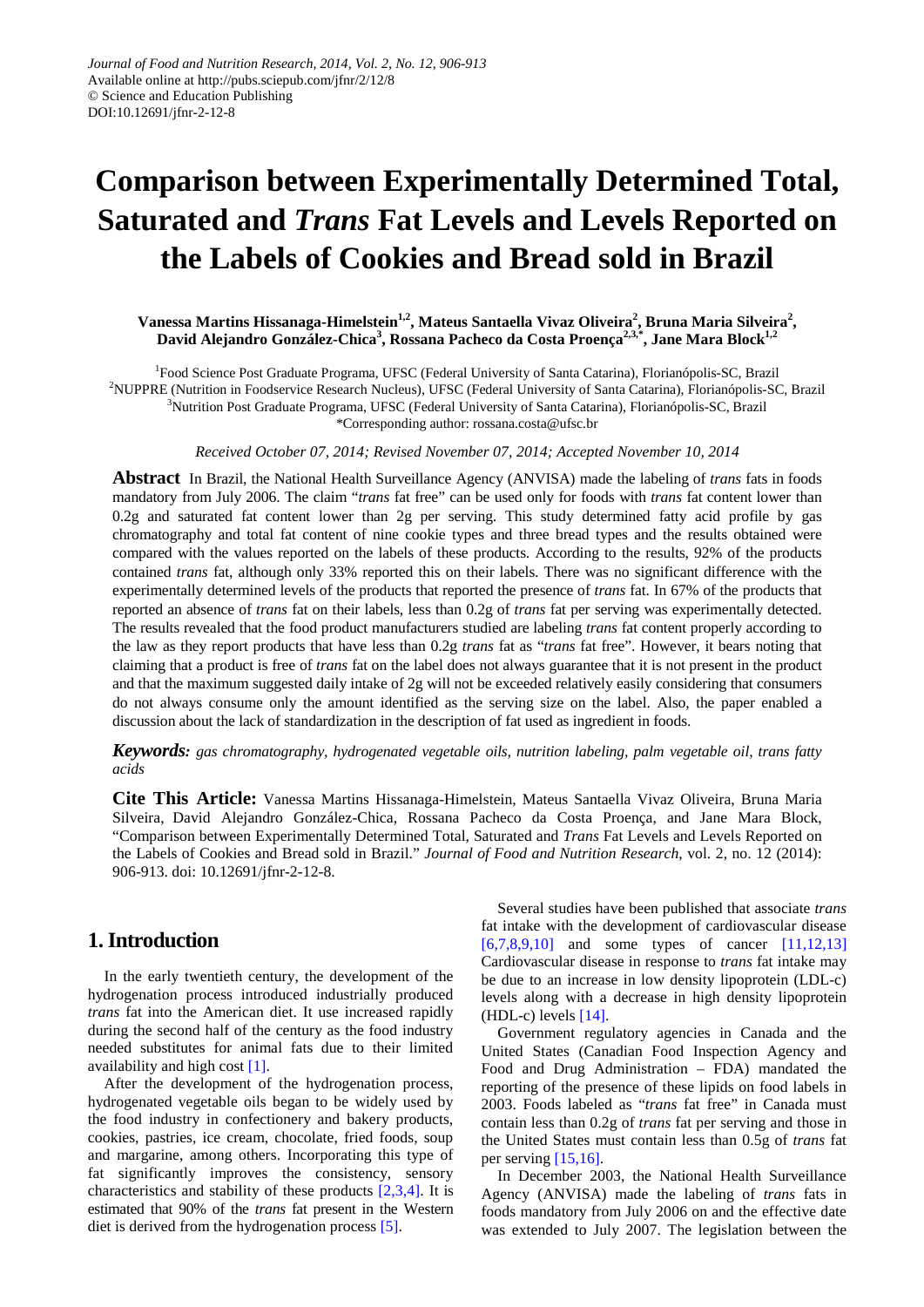countries of Mercosur (Argentina, Brazil, Paraguay, and Uruguay) was harmonized. Since then, foodstuffs with *trans* fat content higher than 0.2g per serving must have a warning about its *trans* fat content on the label. The claim "*trans* fat free" or "0% *trans* fat" can be used only for foods with *trans* fat content lower than 0.2g and saturated fat content lower than 2g per serving [\[17\].](#page-6-3) A new legislation will be applied in 2014, when the producers will be allowed to label their products as *"trans* fat free*"* only when they present 0.1g of *trans* fat per serving or less [\[18\].](#page-6-4) In November 2007, a technical cooperation agreement was established between the Ministry of Health, Brazilian Association of Food Industry (ABIA) and ANVISA. As part of that agreement, a forum entitled Healthy Eating Forum was created. Its objective was to find viable alternatives for the industry to replace and reduce the amount of *trans* fats, salt, and sugar in processed foods. The goal established in December 2008 was to reduce the *trans* fats levels in processed foods by the end of 2010, according to the limit recommended by The Pan American Health Organization (PAHO) and World Health Organization (WHO), which is no more than 5% *trans* fat in processed foods and no more than 2% of total fats in oils and margarines [\[19,20,21,22\].](#page-6-5)

Studies comparing the reporting of *trans* fat on labels with experimentally determined *trans* fat presence show that claims of *trans* fat absence should be viewed with caution in Brazil and other countries. In many cases, products that highlight this absence can contain *trans* fat and the maximum recommended intake of 2g per day can easily be reached. In addition, products with little or no *trans* fat often have high levels of saturated fa[t \[1,23,24,25\].](#page-5-0)

Foods such as cookies and bread form part of the Brazilian diet and their consumption has been rising in Brazil and worldwide [\[26,27\].](#page-6-6)

In light of the importance of fat consumption to public health and product labeling, this study aimed to determine the fatty acid profile (with an emphasis on *trans* and saturated fats) of cookies and bread sold in Brazil and to compare them with the content reported on their labels. We also studied the names of oil/fat types in the ingredient lists, product prices and total fat content.

# **2. Materials and Methods**

#### **2.1. Samples**

Nine cookie samples (three salt and water crackers, one milk cracker, two wafer cookies and three strawberryflavored cream-filled cookies) and three samples of sliced bread. The samples were collected in 2011 and the following information was obtained from the labels: serving size (g), *trans* fat content per serving (g), saturated fat content per serving (g), total fat content per serving (g), name of the added fatty raw material reported in the ingredients list, total package weight (g) and product price (in Brazilian reals).

#### **2.2. Total Fat Content**

The samples were homogenized and lyophilized. Lipid extraction was done to determine fat content according to methodology 933.05 of the AOAC [\[28\].](#page-6-7)

#### **2.3. Fatty Acid Profile**

Fatty acid profile was determined by gas chromatography using a Varian CP-3800 gas chromatograph coupled with a Massas Varian Saturn 2200 (GC/MS/MS) spectrometer with an HP-88 chromatographic column of 60m, an external diameter of 0.25m and 0,20µm of film thickness (Cyanopropilsiloxano). The analysis conditions were: injector 240°C, Split of 100 constant; oven (80°C to 150°C, 5.0º/min, 150°C for 14min., 150°C to 220º, 2º/min., 220°C for 7min, total run time 70 minutes); MS (operating in automatic mode with mass range of 40 to 500 u.m.a. and filament current of 15µA). The AccuStandards SFA-006N – MethylTridecanoate pure was used as an internal standard. The samples were analysed in duplicate and the values presented correspond the averages of these values.

Lipid extraction was performed according to Folch *et al*. [\[29\]](#page-6-8) and fatty acid methyl esters were obtained by the method described by Hartman and Lago [\[30\].](#page-6-9)

#### **2.4. Statistical Analysis**

Individual information from each of the food products was used in the descriptive statistical analysis to identify the characteristics of each food in terms of fat content and price. The grouped values are presented as median and interquartile range and non-parametric tests were used in the analyses. The Wilcoxon test was applied for paired data to conduct an analysis comparing *trans* fat content with the results of the physical-chemical analysis.

The association between the fat content found in the physical-chemical analysis, the type of vegetable fat in the ingredients list (hydrogenated or not) and total fat content  $(\leq 10$ g or >10g of total fat) was assessed using the Mann-Whitney test. The Kruskal-Wallis test was used to assess the relationship with price per serving (in tertiles).

Fisher's exact test was used to compare the percentage of food products that exceeded the *trans* fat content permitted on labels to be considered "*trans* fat free" according to the legislation in effect during the data collection period (0.2g/serving), considering the type of fatty raw material reported in the ingredients list. A value of p <0.05 was considered indicative of statistical significance in all tests. Statistical analysis was done in the Stata v.11.0 statistical program (StataCorp, CollegeStation, TX, USA).

## **3. Results and Discussion**

[Table 1](#page-2-0) shows the fatty acid profile results obtained from the samples studied.

Among saturated fatty acids, palmitic acid was the most commonly found (C16:0), followed by stearic acid (C18:0). The high presence of palmitic acid indicates the presence of palm oil, which justifies reporting vegetable fat on the labels of these food products.

Among unsaturated fatty acids, elaidic fatty acid (C18:1  $\Delta$ 9t), which is mainly formed during vegetable oil hydrogenation [\[31\],](#page-6-10) was found in nearly all food product samples. However, cream-filled cookie A, cream-filled cookie B and sliced bread C had only 0.03g, 0.09g and 0.01g per 100g respectively—i.e. reduced amounts of *trans* fat. On the other hand, wafer cookie A and wafer cookie B had larger amounts—i.e. 9.84g and 5.8g of elaidic acid per 100g of product, respectively.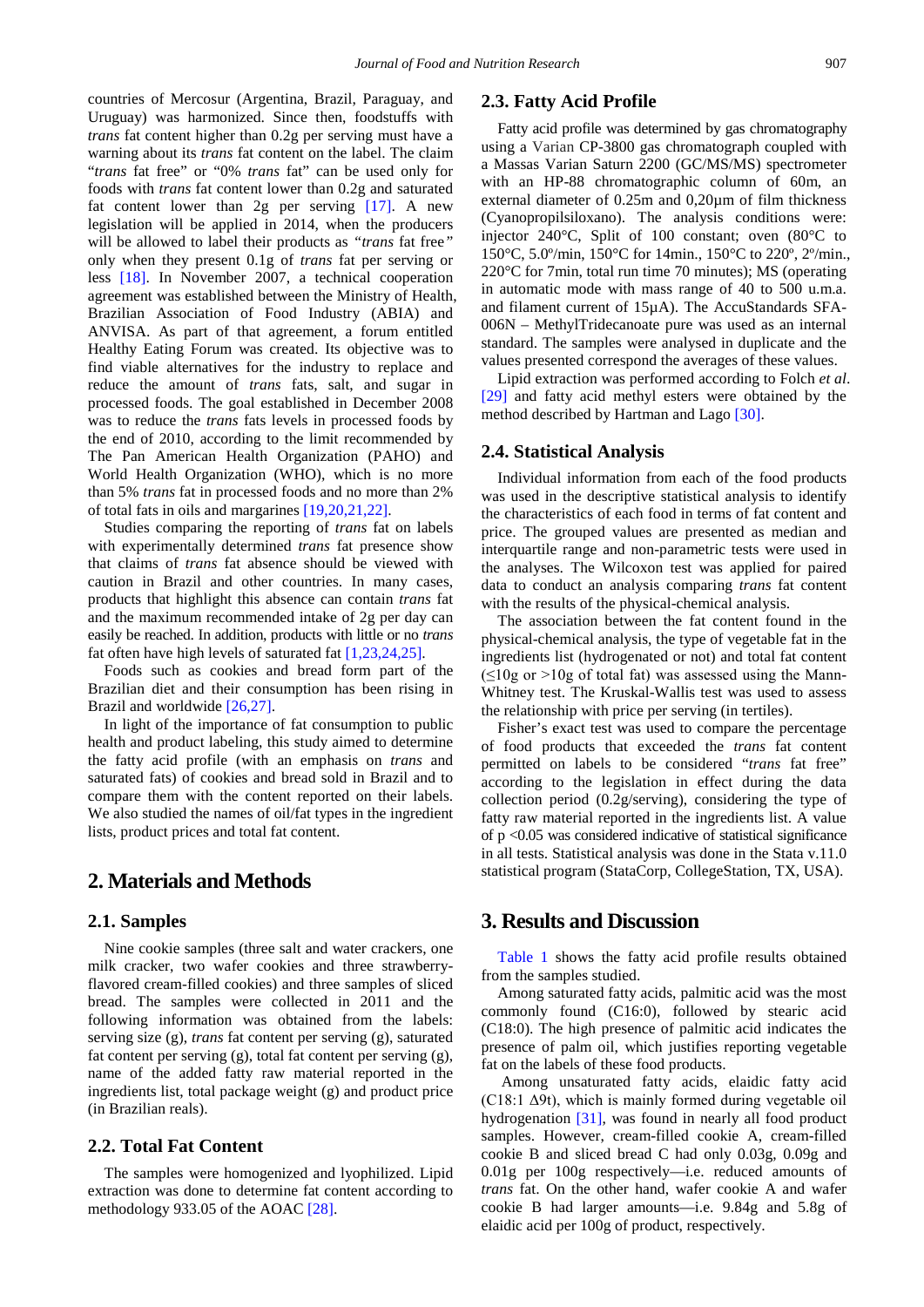| Table 1. Fatty acids profile (g/100g) of food products analyzed experimentally |  |
|--------------------------------------------------------------------------------|--|
|                                                                                |  |

<span id="page-2-0"></span>

| <b>Fatty acid</b>    | Food products*           |                          |                          |                          |                          |                          |                          |                          |                  |                          |                          |                          |
|----------------------|--------------------------|--------------------------|--------------------------|--------------------------|--------------------------|--------------------------|--------------------------|--------------------------|------------------|--------------------------|--------------------------|--------------------------|
|                      | 1                        | $\overline{2}$           | 3                        | 4                        | 5                        | 6                        | $\overline{7}$           | 8                        | $\boldsymbol{9}$ | 10                       | 11                       | 12                       |
| C8:0                 | $\overline{\phantom{a}}$ | 0,01                     | 0,06                     | $\overline{\phantom{a}}$ | $\overline{\phantom{a}}$ | 0,02                     | 0,02                     | $\overline{a}$           |                  |                          | $\overline{\phantom{a}}$ | $\overline{\phantom{a}}$ |
| C10:0                | $\overline{a}$           | 0,01                     | 0,06                     |                          |                          | 0,02                     | 0.03                     |                          |                  |                          |                          |                          |
| C12:0                | 0,04                     | 0,10                     | 1,01                     | 0,01                     | 0,07                     | 0,29                     | 0,47                     | 0.02                     |                  |                          |                          |                          |
| C13:0                | $\overline{\phantom{a}}$ | ٠                        | $\overline{\phantom{a}}$ |                          | $\overline{\phantom{a}}$ | $\sim$                   | $\overline{\phantom{a}}$ | L.                       |                  |                          |                          | ٠                        |
| C14:0                | 0,03                     | 0,14                     | 0,45                     | 0.05                     | 0,04                     | 0,14                     | 0,32                     | $\blacksquare$           | 0,05             | 0,02                     |                          |                          |
| C15:0                | $\overline{\phantom{a}}$ | $\sim$                   | $\overline{\phantom{a}}$ | $\overline{\phantom{a}}$ | $\overline{\phantom{a}}$ | $\sim$                   | 0,01                     | $\mathbf{r}$             |                  | $\overline{\phantom{a}}$ |                          |                          |
| C16:0                | 1,04                     | 3,87                     | 3,64                     | 3,2                      | 2,88                     | 3,41                     | 5,11                     | 1,20                     | 1,88             | 0,32                     | 0,20                     | 0,04                     |
| C17:0                | 0,01                     | 0.01                     | 0,02                     | 0.01                     | 0,02                     | $\sim$                   | 0,01                     | 0,01                     | 0,01             | $\blacksquare$           | $\overline{\phantom{a}}$ | $\overline{\phantom{a}}$ |
| C18:0                | 0,81                     | 2,1                      | 5,11                     | 1,64                     | 3,80                     | 2,53                     | 1,19                     | 0.81                     | 0,32             | 0,17                     | 0,06                     | 0,02                     |
| C20:0                | 0,02                     | 0.03                     | 0,06                     | 0.05                     | 0,11                     | 0,06                     | 0.05                     | 0.02                     | 0,01             | $\overline{\phantom{a}}$ |                          | $\overline{\phantom{a}}$ |
| C22:0                | $\overline{\phantom{a}}$ | $\overline{\phantom{a}}$ | 0,01                     | $\sim$                   | $\overline{\phantom{a}}$ | $\overline{\phantom{a}}$ | $\overline{\phantom{a}}$ | $\overline{\phantom{a}}$ | $\sim$           |                          |                          |                          |
| <b>Saturated</b>     | 1,95                     | 6,27                     | 10,42                    | 4,96                     | 6,92                     | 6,47                     | 7,21                     | 2,06                     | 2,27             | 0,51                     | 0,26                     | 0,06                     |
| $C16:1\ \Delta9$     | 0,01                     | 0.05                     | $\overline{\phantom{a}}$ | 0,02                     | 0,01                     | $\overline{\phantom{a}}$ | 0,03                     | 0,01                     | 0.03             | 0.01                     | $\overline{a}$           |                          |
| $C18:1 \Delta 9t$    | 2,13                     | 0.03                     | 0,09                     | 0,3                      | 9,84                     | 5,8                      | 0,2                      | 2,93                     | 0,20             | 0,1                      |                          | 0,01                     |
| $C18:1\ \Delta9$     | 2,78                     | 2,8                      | 3,63                     | 8,14                     | 8,73                     | 7.54                     | 3,78                     | 3,24                     | 1,53             | 0,44                     | 0,22                     | 0,07                     |
| C18:1 $\Delta$ 11t   | 0,21                     | 0,10                     | 0,14                     | 0,3                      | 0,92                     | 0,58                     | 0,1                      | 0.35                     | 0,05             | 0,02                     |                          | $\overline{\phantom{a}}$ |
| $C20:1\ \Delta 9$    | $\overline{\phantom{a}}$ | 0,01                     | 0,01                     | 0.09                     | 0,03                     | 0,02                     | 0,03                     | 0.01                     | $\sim$           |                          |                          |                          |
| Monounsaturated      | 5,13                     | 2,99                     | 3,87                     | 8,85                     | 19,53                    | 13,94                    | 4,14                     | 6,54                     | 1,81             | 0,57                     | 0,22                     | 0,08                     |
| <b>Trans</b> isomers | 2,34                     | 0,13                     | 0,23                     | 0,60                     | 10,76                    | 6,38                     | 0,30                     | 3,28                     | 0,25             | 0,12                     | $\blacksquare$           | 0,01                     |
| $C18:2\Delta6$       | 1,13                     | 7,19                     | $\sim$                   | $\sim$                   | 0,29                     | 0,28                     | 0,01                     | 0,1                      | $\sim$           | $\sim$                   | $\overline{a}$           | $\overline{\phantom{a}}$ |
| $C18:2\ \Delta9$     | $\overline{\phantom{a}}$ | $\overline{\phantom{a}}$ | 5,38                     | 3,69                     | 0,53                     | 2,31                     | 3,75                     | 1,28                     | 4,53             | 0,47                     | 0,15                     | 0,1                      |
| $C18:3\ \Delta9$     | 0,05                     | 0,04                     | 0,51                     | 0.69                     | 0,03                     | 0,04                     | 0,1                      | 0.14                     | 0,04             | 0,02                     | 0,01                     |                          |
| Polyunsaturated      | 1,18                     | 7,23                     | 5,89                     | 4,38                     | 0,85                     | 2,63                     | 3,86                     | 1,52                     | 4,57             | 0,49                     | 0,16                     | 0,1                      |

**\***1- milk cracker; 2- cream filled cookie A; 3- cream filled cookie B; 4- cream filled cookie C; 5- wafer cookie A; 6- wafer cookie B; 7- water and salt cracker A; 8- water and salt cracker B; 9- water and salt cracker C; 10- sliced bread A; 11- sliced bread B; 12- sliced bread C.

This study's results agree with the findings of Norhayati *et al*., in which the Malaysian authors evaluated twelve cookie samples (eight domestic and four imported) and found considerably low amounts of *trans* fat due to the use of palm oil as an ingredient [\[32\].](#page-6-11)

In contrast, Martin *et al*. evaluated twelve samples of cream crackers and found large amounts of *trans* fat. However, it should be noted that this study was conducted before mandatory *trans* fat labeling went into effect in Brazi[l \[33\].](#page-6-12)

A study published by Huang *et al*. also showed a high presence of *trans* fat in food products, including cookies. The authors concluded that *trans* fat was commonly found in foods sold in an African-American community in the United States [\[34\].](#page-6-13)

Camp *et al*. assessed the impact of mandatory *trans* fat labeling in the United States. The authors concluded that the law contributed to reducing the use of hydrogenated vegetable oils in snack products. However, the replacement of this raw material led to an increase in the proportion of saturated fat in these products [\[25\].](#page-6-14)

Similar results were found by Meremäe *et al.*, who studied 26 fats available in the Estonian market in 2011. They found significantly reduced *trans* fat levels compared to the results they obtained in 2008-2009, with a parallel increase in saturated fat in these products [\[35\].](#page-6-15)

The use of palm oil is noteworthy because, although it does not contain *trans* fat, it contains saturated fat, which is also associated with cardiovascular disease development [\(\[36,37\]\)](#page-6-16). The extensive use of palm oil in bakery products may result from the difficulty of finding a technically appropriate replacement for hydrogenated vegetable oil [\[38\].](#page-6-17)

Skeaf suggests the following transition to eliminate *trans* fat in food products: 1- go from hydrogenated vegetable oil (traditional practice) to palm oil; 2- go from palm oil to vegetable fat mixtures with high saturated fat content (current practice); and finally 3- go from vegetable fat with saturated fat to vegetable oils rich in oleic fatty acid without *trans* or saturated fat (future practice) [\[39\].](#page-6-18)

The Food and Drug Administration (FDA) in the United States of America, concerned about the delay in the final elimination of *trans* fat in food products, preliminarily announced that the partially hydrogenated vegetable oil "should not be recognized as safe" for use in foods. If this decision becomes permanent, the industrially produced *trans* fat will eventually be eliminated from food in the country [\[40,42\].](#page-6-19)

The use of unsaturated vegetable oils to replace hydrogenated vegetable oils is supported by the World Health Organization (WHO), which, during the 66<sup>th</sup> World Health Assembly in 2013, pointed to this strategy as being necessary to prevent and control communicable diseases in the 2013-2020 period [\[43\].](#page-6-20)

[Table 2](#page-3-0) shows the types of fatty raw material used in the products studied as well as *trans*, saturated and total fat content (g/serving and g/100g)—both the experimentally determined values and the values reported on labels.

Reporting of the presence of *trans* fat per serving on nutritional labels occurred in 33% of the food products and was more frequent among the products that reported containing hydrogenated vegetable oil (75%) than among those that did not specify the type of vegetable fat used—a statistically insignificant difference (P=0.24 according to the Fisher exact test).

According to the analysis results, 42% of the samples contained considerable amounts of *trans* fat (values greater than 0.1g/serving) while 50% had only small amounts of the isomer (values less than 0.1g/serving). The products that were declared "*trans* fat free" on their labels were found to have less than 0.2g/serving in the laboratory analyses—the value under which RDC 360 permits the food industry to label its products as "*trans* fat free" [\[17\].](#page-6-3) For these foods, the terms "vegetable fat" or "hydrogenated vegetable oil" were cited in the ingredients lists.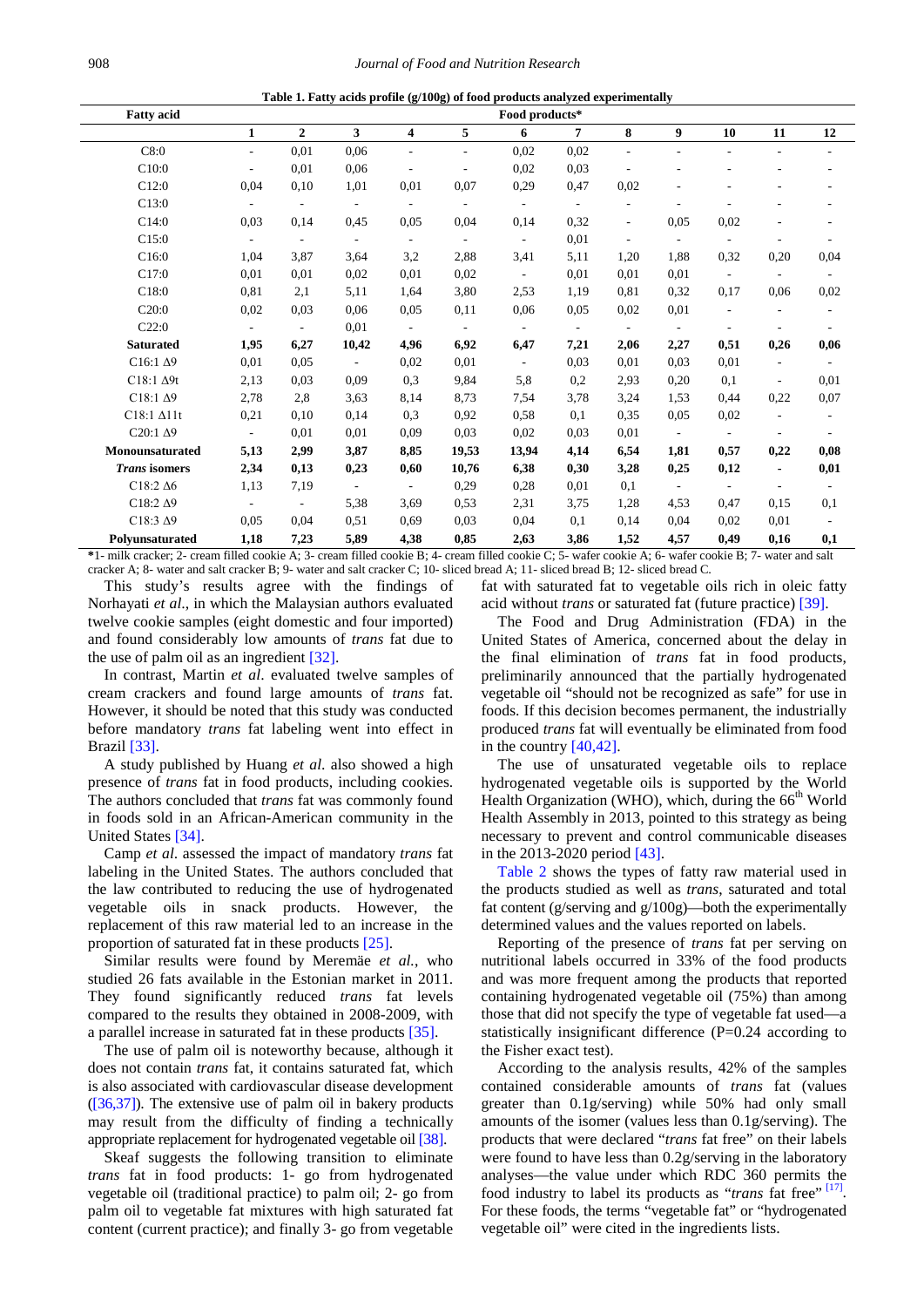<span id="page-3-0"></span>

|                                     |                       | pi vuutto staattu                                               |                                                                                 |                                                                               |                                                                               |                                                                                 |                                                                        |                                                                         |                                          |
|-------------------------------------|-----------------------|-----------------------------------------------------------------|---------------------------------------------------------------------------------|-------------------------------------------------------------------------------|-------------------------------------------------------------------------------|---------------------------------------------------------------------------------|------------------------------------------------------------------------|-------------------------------------------------------------------------|------------------------------------------|
| Food<br>product                     | <b>Serving</b><br>(g) | <b>Declared</b><br>type of fat<br>in the<br>ingredients<br>list | <b>Transfat</b><br>content<br>declared on<br>the label<br>$(g/\text{serving*})$ | <b>Trans</b> fat<br>content<br>determined<br>experimentally<br>$(g/serving*)$ | <b>Saturated</b><br>fat content<br>declared on<br>the label<br>$(g/serving*)$ | <b>Saturated fat</b><br>content<br>determined<br>experimentally<br>(g/serving*) | <b>Total fat</b><br>content<br>declared<br>on the<br>label<br>(g/100g) | <b>Total fat</b><br>content<br>determined<br>experimentally<br>(g/100g) | <b>Price</b><br>per<br>serving<br>(US\$) |
| <b>Milk</b><br>cracker              | 30                    | Hydrogenated<br>vegetable oil                                   | 0,50                                                                            | 0,70                                                                          | 0,70                                                                          | 0,58                                                                            | 9,80                                                                   | 10,50                                                                   | 0,26                                     |
| Cream<br>filled<br>cracker A        | 30                    | Vegetable fat                                                   | 0,00                                                                            | 0,04                                                                          | 2,40                                                                          | 1,88                                                                            | 18,66                                                                  | 17,60                                                                   | 0,60                                     |
| <b>Cream</b><br>filled<br>cracker B | 30                    | Vegetable fat                                                   | 0,00                                                                            | 0,07                                                                          | 2,80                                                                          | 3,13                                                                            | 20,66                                                                  | 21,50                                                                   | 0,56                                     |
| <b>Cream</b><br>filled<br>cracker C | 30                    | Hydrogenated<br>vegetable oil                                   | 0,00                                                                            | 0,18                                                                          | 3,60                                                                          | 1,49                                                                            | 20,00                                                                  | 19,40                                                                   | 0,70                                     |
| Wafer<br>cookie A                   | 30                    | Hydrogenated<br>vegetable oil                                   | 3,60                                                                            | 3,22                                                                          | 1,50                                                                          | 2,08                                                                            | 29,33                                                                  | 30,20                                                                   | 0,36                                     |
| Wafer<br>cookie B                   | 30                    | Vegetable fat                                                   | 2,00                                                                            | 1,91                                                                          | 1,86                                                                          | 1,94                                                                            | 28,30                                                                  | 25,20                                                                   | 0,34                                     |
| Salt and<br>water<br>cracker A      | 30                    | Vegetable fat                                                   | 0,00                                                                            | 0,09                                                                          | 2,50                                                                          | 2,16                                                                            | 15,00                                                                  | 16,20                                                                   | 0,48                                     |
| Salt and<br>water<br>cracker B      | 30                    | Hydrogenated<br>vegetable oil                                   | 0,80                                                                            | 0,98                                                                          | 1,16                                                                          | 0,62                                                                            | 14,00                                                                  | 11,10                                                                   | 0,32                                     |
| Salt and<br>water<br>cracker C      | 30                    | Vegetable fat                                                   | 0,00                                                                            | 0,08                                                                          | 1,39                                                                          | 0.68                                                                            | 10,66                                                                  | 9,00                                                                    | 0,60                                     |
| <b>Sliced</b><br>bread A            | 50                    | Vegetable fat                                                   | 0,00                                                                            | 0,06                                                                          | 0,16                                                                          | 0,25                                                                            | 2,60                                                                   | 1,90                                                                    | 0,62                                     |
| <b>Sliced</b><br>bread B            | 50                    | Palm oil                                                        | 0,00                                                                            | 0,00                                                                          | 0,13                                                                          | 0,13                                                                            | 0,80                                                                   | 0,80                                                                    | 0,58                                     |
| <b>Sliced</b><br>bread C            | 50                    | Hydrogenated<br>vegetable oil                                   | 0,00                                                                            | 0,01                                                                          | 0.13                                                                          | 0,03                                                                            | 0.80                                                                   | 0,30                                                                    | 0,54                                     |

**Table 2. Type of fat used, content of** *trans* **fatty acids and saturated fat (g/serving), experimentally determined and declared on the label, and price per serving of the products studied**

\*Serving size for cookies (n=9): 30g and breads (n=3): 50g.

According to a new Brazilian law that went into effect in 2014 [\[18\],](#page-6-4) only foods with a *trans* fat content of 0.1g per serving or less are permitted to be advertised as "*trans* fat free". Although this study's data collection was done before this date, we highlight the example of cream-filled cookie C (0.18g of *trans* fat per serving), which did not have to report containing *trans* fat under the previous law and could claim to be "*trans* fat free". However, the product can no longer make this claim under the current law. This example helps to illustrate how the new law can indirectly contribute to reducing *trans* fat content in Brazilian food products.

All of the bread samples claimed to be "*trans* fat free" on their labels and this was confirmed experimentally through the results obtained, in which sliced breads A and C had trace amounts of the isomer (0.06g/serving and 0.01g/serving, respectively) and sliced bread B had 0g of *trans* fat per serving.

Among the twelve products analyzed, only sliced bread B's label specified the type of vegetable fat used as being palm oil. For five samples (42%- four cookie samples and one bread sample) "hydrogenated vegetable oil" was reported, confirming that they contained *trans* fat. On the other hand, six samples (50% -five cookie samples and one bread sample) reported containing "vegetable fat" and, considering the palmitic acid content of these products (between 14% and 32% of total fatty acids), the vegetable fat used was palm oil. In the last case, therefore, the manufacturers preferred to use the generic name "vegetable fat" instead of reporting the oil's origin—that is, to report "palm vegetable oil".

The physical-chemical analysis showed no relationship pattern between the samples' *trans* fat content and their saturated and total fat content. The breads had low amounts of *trans*, saturated and total fat. The cookies (such as cream-filled cookie B) had low *trans* fat content and high saturated and total fat content, in contrast to the milk cracker, which had low saturated fat content and high *trans* and total fat content.

Among the food products analyzed that reported vegetable fat in their ingredients lists, only one (wafer cookie B) had *trans* fat content greater than 0.1g per serving (1.91g). The other food products had small amounts that ranged from 0.04g to 0.09g per serving. The products that reported containing hydrogenated vegetable oil generally had higher *trans* fat content, ranging from 0.01g to 3.22g per serving.

It is worth noting the *trans* fat content found in wafer cookie A (3.22g per serving). The value represents 160% of the daily *trans* fat intake recommended by the Food Guide for the Brazilian Population  $[44]$  in just one serving (30g). In this context, this study's findings suggest that, although most of the food products analyzed had small amounts of *trans* fat per serving, this situation is not uniform. In other words, some products in the Brazilian market still have high *trans* fat levels, contradicting the WHO [\[45\],](#page-6-22) which recommends excluding this isomer from the human diet.

In terms of price per serving, the milk cracker, wafer cookies A and B and water and salt cracker B, which contained more than 0.2g of *trans* fat per serving, had the lowest cost (less than US\$0.40 per serving). The other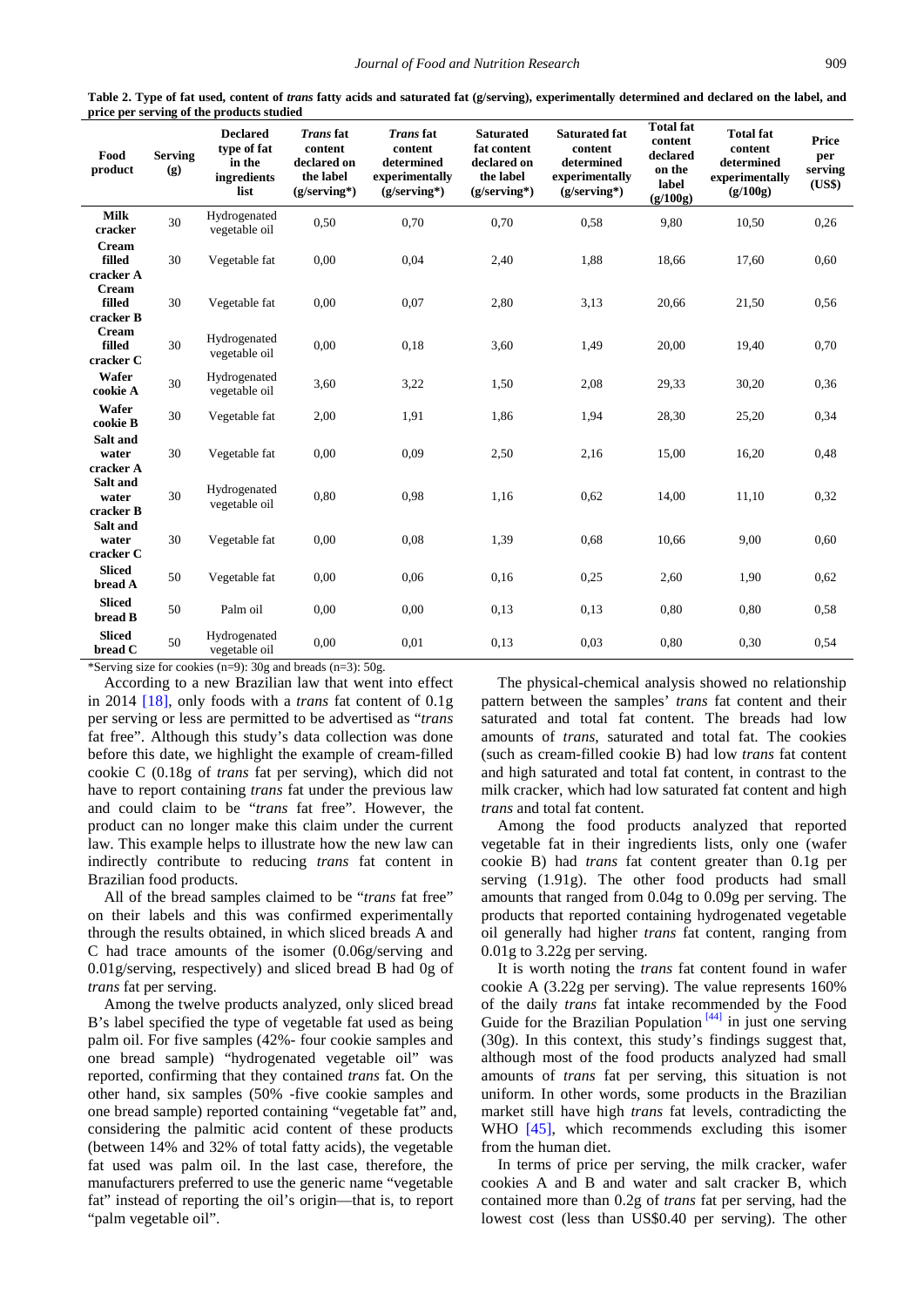products had a similar price range (US\$0.48 to US\$0.70 per serving). Sliced bread B, which did not contain *trans* fat and reported "palm vegetable oil" in its composition, had an intermediate price in relation to the others.

The median *trans* fat content per serving reported on nutrition labels (0.00; range 0-3.6) was less than that of the physical-chemical analysis (median 0.08; range 0-3.2). However, this difference is statistically insignificant, as shown in [Figure 1.](#page-4-0)

<span id="page-4-0"></span>

**Figure 1.** Content of *trans* fat per serving, identified in physicalchemical analysis and notified in nutrition labeling

[Table 3](#page-4-1) shows the association between the food product characteristics (name of the fatty raw material in the ingredients list, total fat content and price per serving) and *trans* fat content per serving according to the physicalchemical analysis.

**Table 3. Relationship between content of** *trans* **fat per serving (g) identified in the physical-chemical analysis with the characteristics of food products**

<span id="page-4-1"></span>

| <b>Characteristics of food</b>                             | Content of <i>trans</i> fat per serving (g) of the<br>food product determined experimentally |                       |                      |  |  |  |
|------------------------------------------------------------|----------------------------------------------------------------------------------------------|-----------------------|----------------------|--|--|--|
| products                                                   | N                                                                                            | <b>Median (Range)</b> | p-value              |  |  |  |
| <b>Ingredients list</b>                                    |                                                                                              |                       |                      |  |  |  |
| Vegetable fat                                              | 6                                                                                            | $0,07(0,04-1,91)$     | $0.273$ <sup>1</sup> |  |  |  |
| Hydrogenated vegetable<br>oil                              | 5                                                                                            | $0,70(0,01-3,23)$     |                      |  |  |  |
| Total fat content/100g                                     |                                                                                              |                       |                      |  |  |  |
| $\leq 10g$                                                 | $\overline{4}$                                                                               | $0,03(0,00-0,08)$     | $0.027$ <sup>1</sup> |  |  |  |
| >10g                                                       | 8                                                                                            | $0.44(0.04 - 3.23)$   |                      |  |  |  |
| Price per serving (g)<br>(US\$)                            |                                                                                              |                       |                      |  |  |  |
| Tertile 1 (0,26-0,36)                                      | 4                                                                                            | $1,45(0,70-3,23)$     |                      |  |  |  |
| Tertile 2 (0,37-0,59)                                      | $\overline{4}$                                                                               | $0,04(0,00-0,09)$     | $0.021*$             |  |  |  |
| Tertile 3 (0,60-0,70)<br>$\overline{\cdot}$<br>$- - - - -$ | 4                                                                                            | $0,07(0,04-0,18)$     |                      |  |  |  |

¶ Mann-Whitney \*Kruskal-Wall.

The products with higher total fat content  $(>10g/100g)$ of product) also had higher *trans* fat content according to the physical-chemical analysis  $(P=0.027)$  compared to those that had lower total fat content (<10g/100g of product).

This result contradicts the hypothesis discussed by authors such as Camp *et al*. [\[25\]](#page-6-14) that reducing *trans* fat content could lead to an increase in saturated and total fat content. It is suggested that this finding may indicate limitations in the total or partial replacement of hydrogenated vegetable oil when the food product requires

higher fat content in its composition. This factor may be associated with the difficulties found in obtaining an appropriate fat substitute for bakery products as well as the potentially limited availability of substitutes in the market [\[46\].](#page-6-23)

The food products with the lowest cost (first tertile) had the highest *trans* fat content, showing a statistically significant association.

The price factor appears to influence *trans* fat content, as shown in a Brazilian study by Silveira *et al*. The study analyzed the nutrition labels of 694 food products commonly consumed by children and adolescents in two retail establishments for consumers with distinct economic profiles and assessed whether price and affordability could be determined by *trans* fat content. The results indicated that the less affluent region had lower availability of products without *trans* fat. In addition, these products had higher prices compared to products that contained *trans* fa[t \[47\].](#page-6-24)

This relationship was also established in a study conducted by Galdino *et al.*, which evaluated cream-filled cookies sold in Brazil [\[48\].](#page-6-25) In addition, a study that described the relationship between diet quality and cost in the United States found that diets higher in energy, sugar and fat content were lower in cost [\[49\].](#page-6-26) Donkin *et al*. [\[50\]](#page-7-0) found that people of low socio-economic status generally had diets with high levels of these nutrients. Drewnoswski believes that this fact is due to the ease of producing, processing, transporting and storing such foods [\[51\].](#page-7-1)

All of the food products analyzed in this study presented a serving size to report their nutritional information, as recommended by Brazilian law (30g for cookies and 50g for breads) [\[52\].](#page-7-2) Also, the *trans* fat content reported on the labels analyzed can be considered to be in proper compliance with the law in light of the content detected in the analysis. Thus, although the physical-chemical analysis showed that 92% of the food products had minimal or considerable amounts of *trans* fat, those that reported an absence of this type of fat (67%) cannot be considered to be in violation of current law, which stipulates that foods containing less than 0.2g of *trans* fat per serving can be labeled at "*trans* fat free" [\[17\].](#page-6-3)

In an analysis of labels on Brazilian food products claiming to be "*trans* fat free", Aued-Pimentel *et al*. found 18% inconsistency between what was reported on the labels and what was found in the physical-chemical analysis. Such products had amounts of *trans* fat ranging from 0.3g to 1.8g per serving and it was observed that all products that listed "vegetable fat" as an ingredient (50%) had *trans* fat levels higher than 0.2g/serving in their composition. This finding shows that, although not specifically mentioned, vegetable fat reported on labels may be hydrogenated [\[53\].](#page-7-3)

Therefore, the non-specific naming of ingredients used can compromise the nutrition information reported to consumers, as was discussed by Proença and Silveira. Reading "vegetable fat" in the ingredients list and not seeing *trans* fat in the nutritional information can lead consumers to believe that they will not be consuming *trans* fat [\[54\].](#page-7-4) Thus, this fact may amount to an infraction of the Consumer Defense Cod[e \[55\],](#page-7-5) which establishes the consumer's right to be clearly informed of the characteristics of purchased and consumed products.

Silveira *et al*. analyzed the labels of 2,327 food products sold in Brazil and identified 14 different names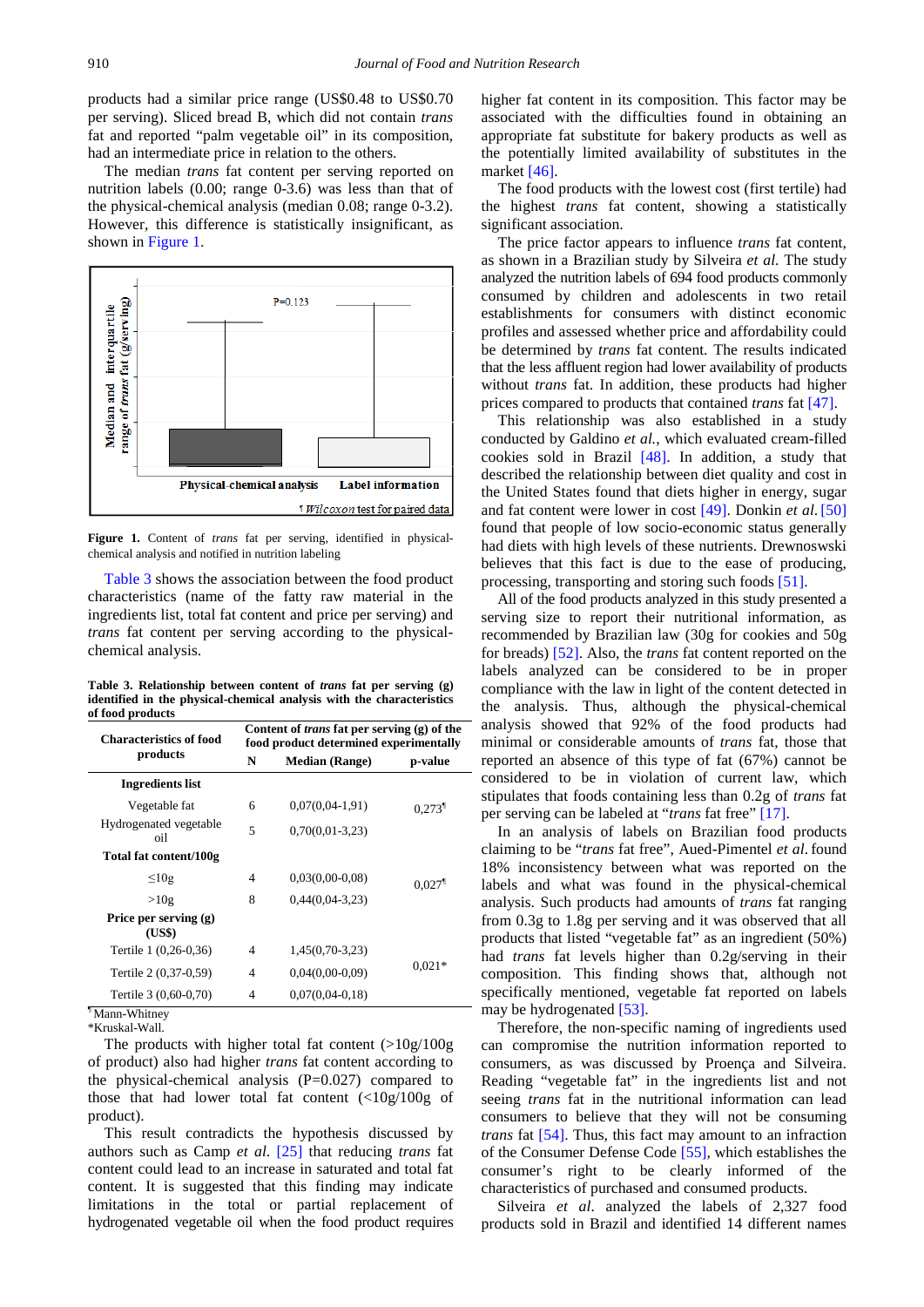for the component with *trans* fat that was identified as being hydrogenated and nine different names for the component with *trans* fat where it was unclear whether it was hydrogenated or not. Thus, it can be seen that uncertainty about the presence of *trans* fat in a product can persist even after consumers read the product label information [\[56\].](#page-7-6) Danish documents also raise the issue of ingredient names that leave unclear whether or not a vegetable fat is hydrogenated [\[57\].](#page-7-7)

Howlett *et al*. reported that a lack of knowledge about *trans* fat and misinterpretation of its content on nutrition labels can lead to false conclusions. They emphasized that, in order for consumers to identify which foods are free of *trans* fat, they must have access to nutritional information and ingredients lists as well as the knowledge to interpret and question them [\[58\].](#page-7-8)

Although this study's results are in accordance with Brazilian law, it bears noting that people often consume food products in amounts exceeding the serving sizes suggested on labels. For example, if a person consumes 15 units in a package of "*trans* fat free" cookies that have 0.19g of the isomer in a serving of 2 ½ units (30g), his/her consumption will be 1.14g of *trans* fat. Since this amount exceeds one-half of 2g/day, which is the maximum intake suggested by the Food Guide for the Brazilian Population [\[44\],](#page-6-21) one can deduce that it is not difficult to exceed this maximum daily intake.

One may cite the small number of samples  $(n=12)$  as a limitation of this study. However, it is worth noting that the samples collected represent bread and cookie brands that are widely consumed in Brazil. Furthermore, we selected products with different prices with the aim of representing the purchasing choices available to Brazilian consumers of different social strata.

Additionally, it is noteworthy that these breads and cookies are foods that are commonly present in the Brazilian diet [\[26\].](#page-6-6) These foods are also cited as some of the main *trans* fat sources in the diet [\[59,60\].](#page-7-9) In this context, analyzing these foods can enable not only the inference of *trans* fat intake from Brazilian breads and cookies but also form the basis of a discussion about reducing the isomer in these products.

This study has many strengths. First, it compares the information reported on bread and cookie labels with the *trans*, saturated and total fat values found in laboratory analyses. Although other studies have assessed fat content in foods, few have compared these values with the information on labels. Second, the laboratory analysis results enable a discussion about current Brazilian food labeling law, emphasizing the limit of *trans* fat allowed for a product to be labeled "*trans* fat free", as well as the lack of standardization in describing the oils used as product ingredients. Third, the data obtained in this study allowed us to assess the Brazilian food industry's performance in relation to food labeling law.

# **4. Conclusion**

The results revealed that the food product manufacturers studied are labeling *trans* fat content properly according to the law as they report products that have less than 0.2g of this isomer as "*trans* fat free". Nevertheless, it bears noting that claiming that a product is free of *trans* fat on the label does not always guarantee that it is not present in the product and that the maximum suggested daily intake of 2g will not be exceeded relatively easily considering that consumers do not always consume only the amount identified as the serving size on the label.

The diversity of terms used for fat ingredients can confuse consumers as to whether or not a food product contains *trans* fat. For example, using the generic term "vegetable fat" does not clarify whether the oil is totally or partially hydrogenated, interesterified, fractionated or an unprocessed palm oil. In this context, it is recommended that the law be revised in order to standardize the names of the oils used. It is also suggested that the oil's origin (palm, soybean, corn, etc.) and manufacturing process (unprocessed, partially hydrogenated, interesterified, etc.) be described on food labels.

The use of different ingredients and oil types in the same products (e.g. breads) can indicate possible reformulations using alternative oils that do not have *trans* fat. Thus, it is suggested that the food industry continue investing in the development of *trans* fat free products as much as possible without increasing saturated fat content.

# **Acknowledgement**

We acknowledge the financial support and Industrial Technology Development scholarships conferred by the CNPq under the 2009 SESI/Senai Innovation Announcement in partnership with the Industry Service of Santa Catarina.

## **Competing Interests**

The authors have no competing interests.

## **References**

- <span id="page-5-0"></span>[1] Remig, V., Franklin, B., Margolis, S., Kostas, G., Nece, T. and Street, J.C. "*Trans* Fats in America: A Review of Their Use, Consumption, Health Implications, and Regulation". *J Am Diet Assoc*. 110 (4). 585-592. 2010.
- <span id="page-5-1"></span>[2] Eckel, R.H., Borra, S., Lichtenstein, A.H. and Yin-Piazza, S.Y. "Understanding the complexity of *trans* fatty acid reduction in the American diet". *Circulation*. 115. 2231-2246. 2007.
- [3] Wassel, P. and Young, N.W.G. "Food applications of *trans* fatty acid substitutes". *Int J Food Sci Tech*. 42(5). 503-517. 2007.
- [4] Fu, H., Yang, L., Yuan, H., Rao, P. and Lo, Y.M. "Assessment of *trans* fatty acids content in popular Western-style products in China". *J Food Sci*. 73(8). S383-91. 2008.
- <span id="page-5-2"></span>[5] Scheeder, M.R.L. "About the *trans*-(hi)story: how did *trans* fatty acids enter the human food chain". *J Am Oil Chem Soc*. 18(2). 133-135. 2007.
- <span id="page-5-3"></span>[6] Mozaffarian, D., Aro, A. and Willet, W.C. "Health effects of *trans*-fatty acids: experimental and observational evidence". *Eur J Clin Nutr*. 63 (2). S5-S21. 2009.
- [7] Dorfman, S.E., Laurent, D., Gounarides, J.S., Li, X., Mullarkey, T.L., Rocheford, E.C., Sari-Sarraf, F., Hirsch, E.A., Hughes, T.E. and Commerford, S.R. "Metabolic Implications of Dietary *Trans*fatty Acids". *Obesity*. 56(1). 12-21. 2009.
- [8] Karbowska, J. and Kochan, Z. *"Trans*-fatty acids-effects on coronary heart disease". *Pol Merkur Lekarski*. 31(181). 56-59. 2011.
- [9] Brouwer, I.A., Wanders, A.J. and Katan, M.B. "*Trans* fatty acids and cardiovascular health: research completed?" *Eur J Clin Nutr*. 67(5). 541-547. 2013.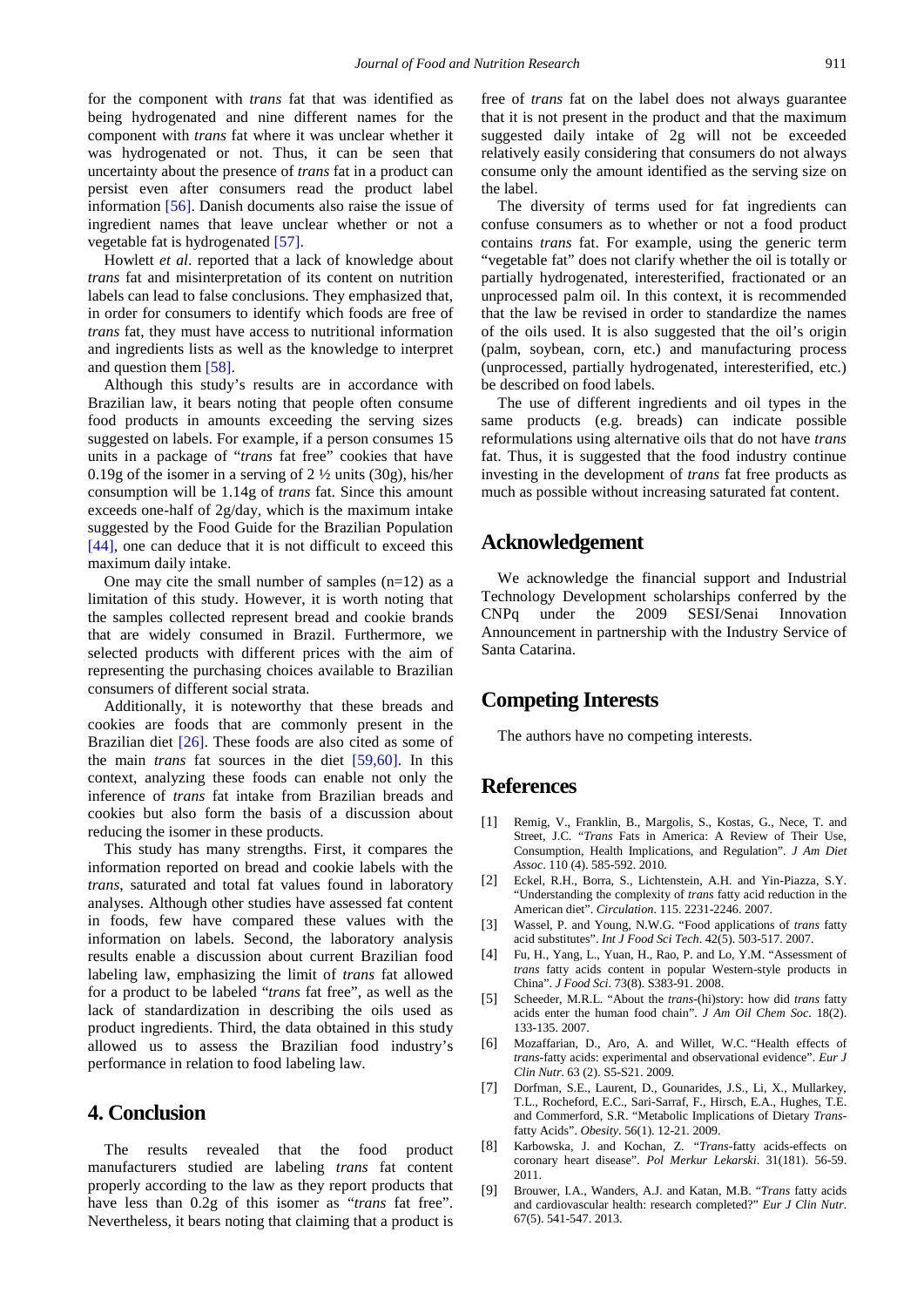- [10] Kiage, J.K., Merrill, P.D., Robinson, C.J., Cao, Y., Malik, T.A., Hundley, B.C., Lao, P., Judd, S.E., Cushman, M., Howard, V.J. and Kabagambe, E.K. "Intake of *trans* fat and all-cause mortality in the Reasons for Geographical and Racial Differences in Stroke (REGARDS) cohort*". Am J Clin Nutr*. 97(5). 1121-1128. 2013.
- <span id="page-6-0"></span>[11] Chajès, V., Thiébaut, A.C., Rotival, M., Gauthier, E., Maillard, V., Boutron-Ruault, M-C., Joulin, V., Lenoir, G.M. and Cavel-Chapelon, F. "Association between sérum *trans*-monounsaturated fatty acids breast cancer risk in the E3N study*". Am J Epidemiol*. 167(11). 1312-1320. 2008.
- [12] Vinikoor, L.C., Millikan, R.C., Satia, J.A., Schroeder, J.C., Martin, C.F., Ibrahim, J.G. and Sandler, R.S. "*Trans*-Fatty acid consumption and its association with distal colorectal cancer in the North Carolina Colon Cancer Study II". *Cancer Causes Control*. 21(1), 171-80. 2010.
- [13] Laake, I., Carlsen, M.H., Pedersen, J.I., Weiderpass, E., Selmer, R., Kirkhus, B., Thune, I. and Veierød, M.B. "Intake of *trans* fatty acids from partially hydrogenated vegetable and fish oils and ruminant fat in relation to cancer risk". *Int J Cancer*. 132(6). 1389-1403. 2013.
- <span id="page-6-1"></span>[14] Mensink, R.P. and Katan, M.B. "Effect of dietary *trans* fatty acids on high-density and low-density lipoprotein cholesterol levels in healthy subjects". *New Engl J Med*. 323. 439-445. 1990.
- <span id="page-6-2"></span>[15] [FDA]. Food and Drug Administration FOOD FACTS. Talking About *Trans* Fat What You Need to Know**,** JMH Education", New York, 2006. Available at: http://www.fda.gov/food/resourcesforyou/consumers/ucm079609. htm (Accessed 18 July 2012).
- [16] Friesen, R. and Innis, S.M. "*Trans* fatty acids in human milk in Canada declined with the introduction of *trans* fat food labeling". *J Nutr.* 136(10). 2558-2561. 2006.
- <span id="page-6-3"></span>[17] Brazil, Ministry of Health. The National Agency of Health Surveillance. RDC Resolution nº 360 of December 2003. "Provides technical regulation on nutrition labeling of packaged foods". Official journal (of) the Federative Republic of Brazil, the Executive Branch, Brasília, DF, 2003.
- <span id="page-6-4"></span>[18] Brazil, Ministry of Health. The National Agency of Health Surveillance. RDC Resolution nº 54 of November 2012. "Provides technical regulation on complementary nutrition labeling". Official journal (of) the Federative Republic of Brazil, the Executive Branch, Brasília, DF, 2012.
- <span id="page-6-5"></span>[19] [ABIA]. Brazilian Association of Food Industries. "Technical cooperation agreememt between the Ministry of Health and the Brazilian Association of Food Industries", Brasília, DF, 2007.
- [20] Ministry of Health Brazil. "Technical Note: Actions of the Brazilian Government on *trans* fat". 2009. Available at: http://nutricao.saude.gov.br/documentos/nota\_imprensa\_gorduras\_ trans.pdf (Accessed 24 September 2012).
- [21] Oviedo, K.M.M. "A comparative analysis of regulatory experiences for processed foodstuffs trans fats removal in Brazil, Canada, Denmark and the United States". Pontifícia Universidade Católica do Rio de Janeiro, Master's Dissertation, 141 p., 2010.
- [22] [PAHO/WHO]. Pan American Health Organization/World Health Organization. "*Trans* Fat Free Americas (TFFA), Conclusions and Recommendations", Regional Office at the WHO, Washington, D.C., 2007.
- [23] Chiara, V.L., Sichieri, R. and Carvalho, T.S.F. "*Trans* fatty acids of some foods consumed in Rio de Janeiro, Brazil". *Rev Nutr*. 16(2). 227-233. 2003.
- [24] Gagliardi, A.C.M., Mancini Filho, J. and Santos, R.D. "Nutritional profile of foods with zero *trans* fatty acids claim". *Rev Ass Med Bras*. 55(1). 50-53. 2009.
- <span id="page-6-14"></span>[25] Camp, D.V., Hooker, N.H. and Lin, C-TJ. "Changes in fat contents of US snack foods in response to mandatory *trans* fat labelling". *Public Health Nutr*. 15(6). 1130-1137. 2012.
- <span id="page-6-6"></span>[26] [IBGE]. Brazilian Institute of Geography and Statistics. "National Household Budget Survey 2008-2009: Household Food Acquisition per capita", Rio de Janeiro, RJ, 2010. Available at: <http://www.ibge.gov.br/home/estatistica/populacao/condicaodevi  $da/pof/2008_2009_4$ aquisicao/pof20082009<sub>1</sub> aquisicao.pdf >. (Accessed 1 July 2011).
- [27] [USDA]. United States Department of Agriculture. Economic Research Service. "Dietary Assessment of Major trends in US Food consumption, 1970-2005". 2010. Available at: http://www.ers.usda.gov/Publications/EIB33/EIB33\_Reportsumm ary.pdf (Accessed 23 September 2010).
- <span id="page-6-7"></span>[28] [AOAC]. Association of Official Analytical Chemists. "Official Methods of Analysis of AOAC", 18 ed., AOAC International, Gaithersburg, 2005.
- <span id="page-6-8"></span>[29] Folch, J., Less, M. and Stanley, S. "A simple method for the isolation and purification of total lipids from animal tissues". *J Biol Chem*. 226(1). 497-509. 1957.
- <span id="page-6-9"></span>[30] Hartman, L. and Lago, B.C. "A Rapid Preparation of Fatty Acids Methyl Esters From Lipids". *Laboratory Practice*. 22(6). 475-476. 1973.
- <span id="page-6-10"></span>[31] Kodali, D.R. *Trans fats – Chemistry, Occurrence, Functional Need in Foods and Potential Solutions*, AOCS Press, Champaign, Illinois, 2005, 150p.
- <span id="page-6-11"></span>[32] Norhayati, M., Azrina, A., Norhaizan, M.E. and Muhammad Rizal R. "*Trans* fatty acids content of biscuits commercially available in Malaysian Market and comparison with other countries". *Inter Food Res J*. 18(3). 1097-1103. 2011.
- <span id="page-6-12"></span>[33] Martin, C.A., Carapelli, R., Visantainer, J.V., Matsushita, M. and Souza, N.E. "*Trans* fatty acid content of Brazilian biscuits". *Food Chem*. 93(3). 445-448. 2005.
- <span id="page-6-13"></span>[34] Huang, Z., Wang, B., Pace, R.D. and Oh, J-H. "*Trans* Fatty Acid Content of Selected Foods in an African-American Community". *J Food Sci*. 71(6). C322-327. 2006.
- <span id="page-6-15"></span>[35] Meremäe, K., Roasto, M., Kuusik, S., Ots, M. and Henno, M. "*Trans* fatty acid contents in selected dietary fats in the Estonian Market". *J Food Sci*. 77(8). T163-168. 2012.
- <span id="page-6-16"></span>[36] Norum, K.R. "Dietary Fat and Blood Lipids". *Nutr Rev*. 50(4). 30- 37. 1992.
- [37] Jakobsen, M.U., Overvad, K., Dyerberg, J., Schroll, M. and Heitmann, B.L. "Dietary fat and risk of coronary heart disease: possible effect modification by gender and age". *Am J Epidemiol*. 160(2). 141-149. 2004.
- <span id="page-6-17"></span>[38] Tarrani-Trani, M.T., Phillips, K.M., Lemar, L.E. and Holden, J.M. "New and existing oils and fats used in products with reduced *trans*-fatty acid content". *J Am Diet Assoc*. 106. 867-880. 2006.
- <span id="page-6-18"></span>[39] Skeaff, C.M. "Feasibility of recommending certain replacement or alternative fats". *Eur J Clin Nutr*. 63(2). S34-S49. 2009.
- <span id="page-6-19"></span>[40] McCarthy, M. "US moves to ban *trans* fats". *BMJ*. 347:f6749. 2013.
- [41] Brownell, K.D. and Pomeranz, J.L. "The *Trans*-Fat Ban Food Regulation and Long-Term Health". *N Engl J Med.* 370(19). 1773-1775. 2014.
- [42] Willet, W. "The case for banning *trans* fats". *Scientific American*. 310(13). 2014. Available at: http://www.scientificamerican.com/article/scientific-case-forbanning-trans-fats/ (Accessed 14 July 2014).
- <span id="page-6-20"></span>[43] [WHO]. World Health Organization. United Nations. SIXTY-SIXTH WORLD HEALTH ASSEMBLY. "Draft action plan for the prevention and control of noncommunicable diseases 2013– 2020". 2013 Available at: http://www.who.int/nmh/publications/ncd\_action\_plan2013.pdf. (Accessed 24 June 2013).
- <span id="page-6-21"></span>[44] Brazil, Ministry of Health. Department of Health Care. General Coordination of Food and Nutrition Policy. "Guidelines for the Brazilian Population". 2005. Available at: http://dtr2001.saude.gov.br/editora/produtos/livros/pdf/05\_1109\_ M.pdf (Accessed 22 April 2014).
- <span id="page-6-22"></span>[45] [WHO]. World Health Organization. United Nations. WHO. "Global Strategy on Diet, Physical Activity and Health: list of all documents and publications, Fifty-seventh World Health Assembly". A57/9, 17 abr. 2004. Available at: http://www.who.int/dietphysicalactivity/strategy/eb11344/strategy \_english\_web.pdf?ua=1 (Accessed 23 June 2011).
- <span id="page-6-23"></span>[46] Downs, S.M., Thow, A.M. and Leeder, S.R. "The effectiveness of policies for reducing dietary *trans* fat: a systematic review of the evidence". *Bull World Health Organ*. 91. 262-269H. 2013.
- <span id="page-6-24"></span>[47] Silveira, B.M., Kliemann, N., Silva, D.P., Colussi, C.F. and Proença, R.P.C. "Availability and Price of Food Products with and without *Trans* Fatty Acids in Food Stores around Elementary Schools in Low- and Medium-Income Neighborhoods". *Ecol Food Nutr*. 52(1). 63-75. 2013.
- <span id="page-6-25"></span>[48] Galdino, T.P., Antunes, A.R., Lamas, R.C., Zingano, M.A., Cruzat, V.F., Coutinho, V.F. and Chagas, P. "Filled cookies: the cheaper the higher *trans* fat content?" *Scientia Medica*. 20(4). 270-276. 2010.
- <span id="page-6-26"></span>[49] Drewnoswski, A. and Darmon, N. "The economics of obesity: dietary energy density and energy cost". *Am J Clin Nutr*. 8(1). 265S-273S. 2005.